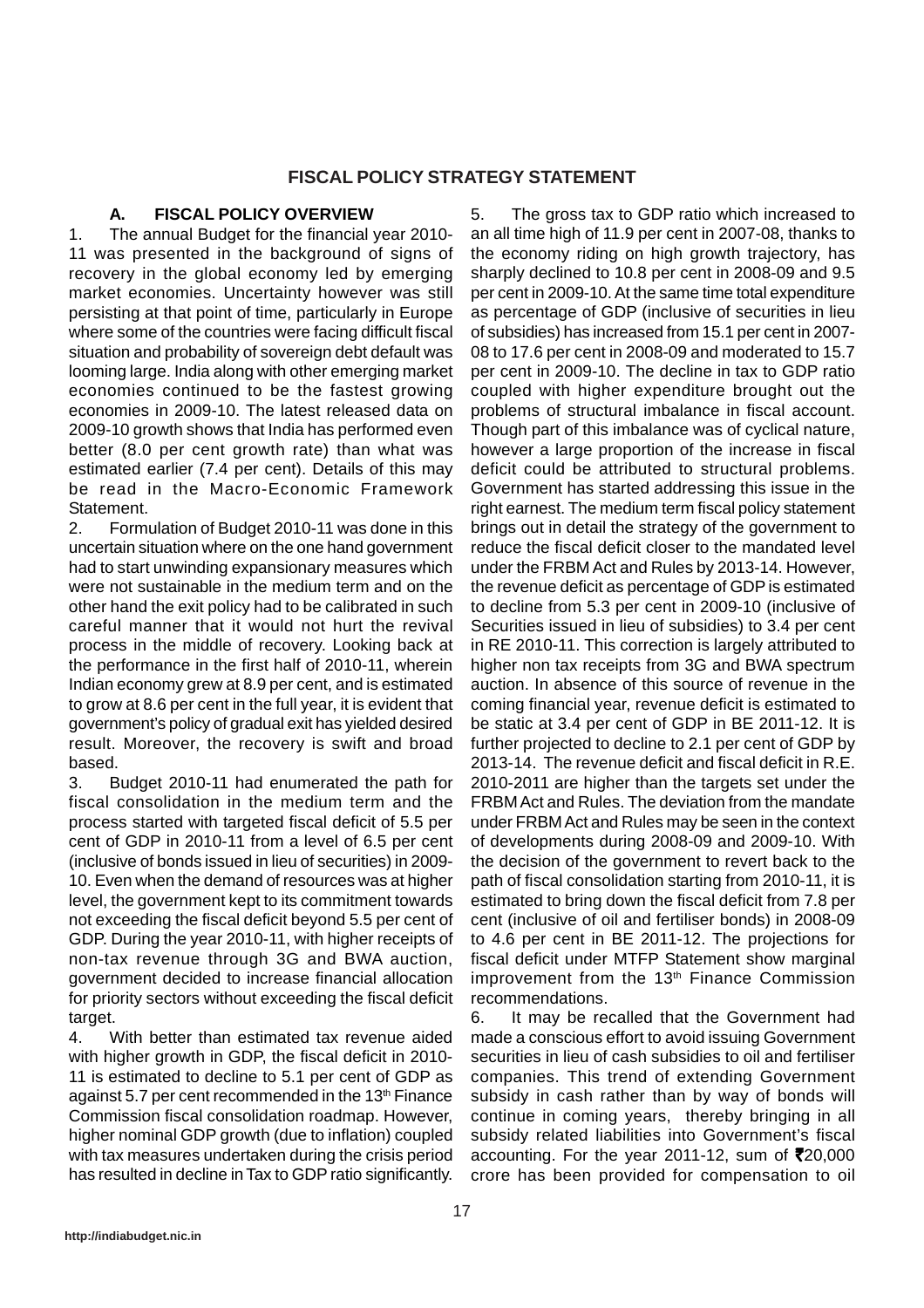companies for under recoveries in select petroleum products.

7. The Budget 2011-2012 is being presented in the background when Indian economy has swiftly come back to a broad based growth recovery path. However, the rising inflation which is becoming sticky has to be addressed through policy and administrative measures through this Budget. On one hand the government has to ensure that the continuance of recovery is aided through policy actions and at the same time the growth trajectory has to be balanced with rising concerns on inflation.

## **B. FISCAL POLICY FOR 2011-12**

8. The fiscal policy of 2011-12 will continue to be guided by the principles of gradual adjustment from the fiscal expansion undertaken during the crisis period in 2008-09 and 2009-10. The adjustment path has been slightly front loaded when compared to the recommendations of the 13th FC. It may be seen that the fiscal deficit is estimated at 5.1 per cent and 4.6 per cent of GDP as against 5.7 per cent and 4.8 per cent in 2010-11 and 2011-12 respectively. This accelerated adjustment will help the government in reducing the debt to GDP ratio at faster pace which in turn will help in unlocking more resources from government revenue in future to be used for developmental programmes instead of debt servicing. In order to achieve the enumerated accelerated fiscal consolidation path, the government has focused on expenditure correction in 2011-12. In the absence of one time receipts from spectrum auction and only gradual improvement in tax to GDP ratio, the structural nature of fiscal imbalance can not be addressed without controlling overall expenditure.

9. Total expenditure of the government is estimated to decline from 15.7 per cent in 2009-10 to 15.4 per cent in RE 2010-11 and 14.0 per cent in BE 2011-12. The lower than expected correction in total expenditure in RE 2010-11 could be seen in the context of additional revenue available (of the order of 1.3 per cent of GDP from 3G and BWA spectrum auction) with the government. Sharp correction in BE 2011-12 is designed with reorientation of expenditure to priority sectors and reducing the growth of nonplan expenditure. While plan expenditure as percentage of GDP in BE 2011-12 has been maintained almost at the level of RE 2010-11, non plan expenditure has dropped from 10.5 per cent in RE 2010-11 to 9.1 per cent in BE 2011-12. This reduction was possible partly with lower residual commitments on account of Agricultural Debt waiver and Debt relief facilities, one off salary arrear payments to defence personnel and educational

institutions in RE 2010-11 and lower growth in subsidy out go (as percentage of GDP) for 2011-12 when compared to 2010-11. The reduction in total expenditure is key to the fiscal adjustment path and it would be a challenging task to adhere to it during the course of the year.

10. In order to keep the overall expenditure under the estimated level, government has taken certain decisions to control the growth of expenditure in subsides and other related items. Decision of the Government on move towards nutrient based subsidy (NBS) regime in fertiliser subsidy along with increase in the MRP of urea have helped in containing expenditure on fertilser subsidy during 2010-11 when compared to 2009-10. At the same time, NBS regime is also expected to promote balanced use of fertilizer with increase in agricultural productivity. Unshackling of fertilizer industry is also expected to attract fresh investments in this sector. Based on successful introduction of NBS policy for other fertilizers except urea, Government is actively considering the extension of NBS regime to cover urea as well. It is also proposed to encourage the use of bio and organic fertilisers to reduce reliance on imported fertilsers.

11. With respect to rationalization of petroleum subsidy, government has already decontrolled the pricing of petrol. In a departure from the past practice, the Government has started providing petroleum subsidy for under recoveries of oil marketing companies in cash instead of securities from the year 2009-10. In order to arrest the diversion of subsidised kerosene oil, LPG and fertilizers and to ensure greater efficiency, cost effectiveness and better delivery, the Government will move towards direct transfer of cash subsidy to people living below poverty line in a phased manner.

12. In a move towards better depiction of revenue expenditure of the government, starting from BE 2011- 12, data is being collated to depict how much of Centre's revenue expenditure is actually in the form of grant for the creation of capital assets to the other tiers of government as well as other grantee bodies. This information would help in determining the effective imbalance in the revenue account which government should eliminate in a given timeframe with desired policy initiatives and administrative efficiency.

#### **T***ax Policy*

13. In recent years, tax policy has been guided by the need to increase the tax-GDP ratio and achieve fiscal consolidation. In these years, the tax-GDP ratio improved significantly from 9.2 per cent in 2003-04 to 11.9 per cent in 2007-08. This has been achieved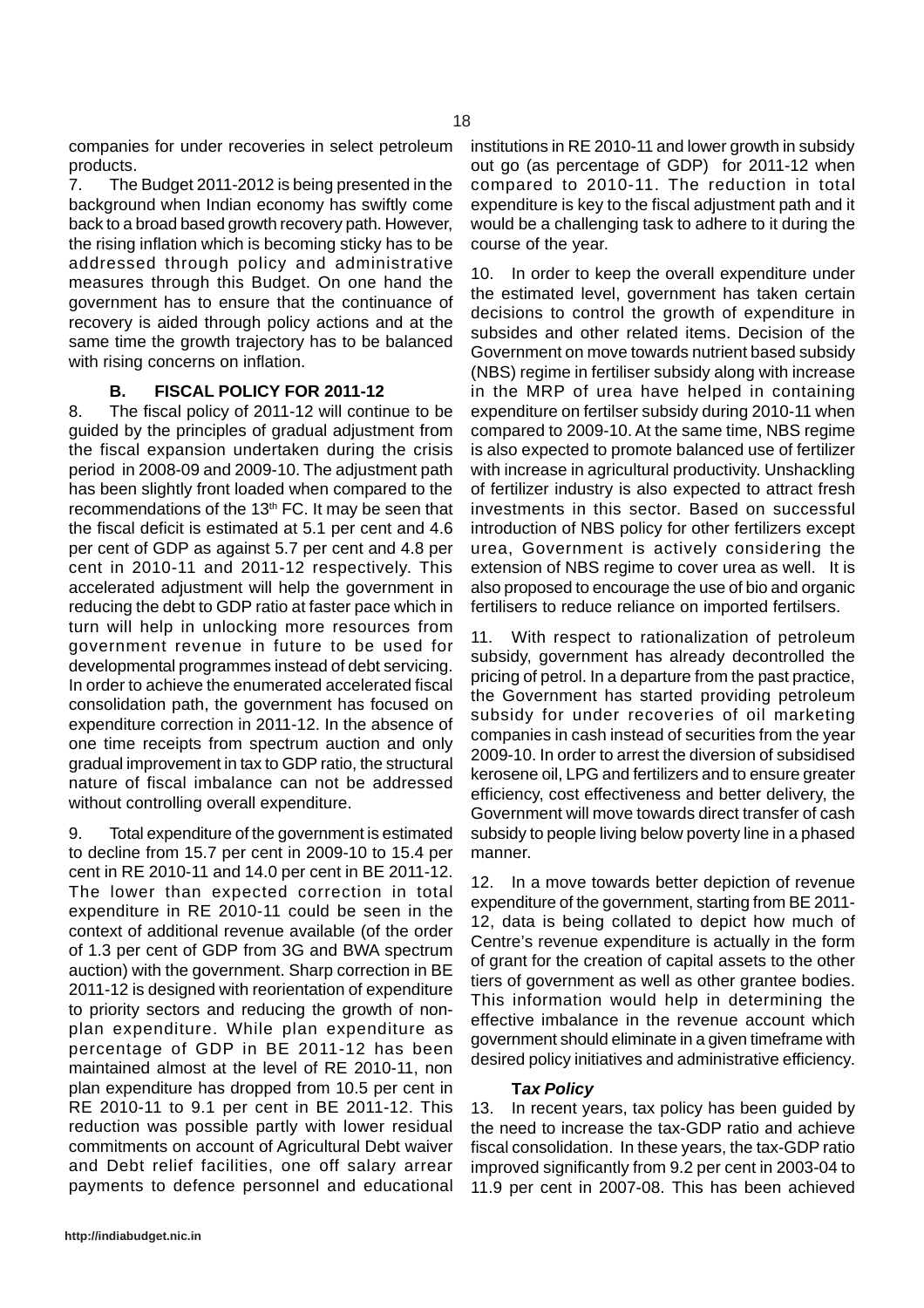through rationalisation of the tax structure (moderate levels and a few rates), widening of the tax base, and reduction in compliance costs through improvement in tax administration. The extensive adoption of information technology solutions and re-engineering of business processes has also fostered a less intrusive tax system and encouraged voluntary compliance. These measures have resulted in increased buoyancy in tax revenues till 2007-08 and helped in fiscal consolidation. However, the process of consolidation was paused during the crisis period of 2008-09 and 2009-10 and various fiscal and administrative measures were undertaken to insulate Indian economy from the adverse impact of global economic crisis.

14. Due to the policy interventions for inflation management and subsequently for providing a stimulus to growth, Government had to forego substantial revenues from excise and customs duties during 2008-09 and 2009-10. On the positive side, however, the results of these proactive measures have helped in swift and broad based recovery particularly in manufacturing and services sector.

### **Indirect taxes**

15. The strategic priority of the Government in the area of indirect taxation continues to be to achieve further improvement in the tax-GDP ratio through an expansion in the tax base, removal of exemptions and moderation of tax rates. It is an important priority to reduce complexities in the tax system by rationalizing the number of taxes, reducing rate dispersion and simplifying procedure so that voluntary compliance is encouraged. Maintaining the integrity of the credit chain is also a key priority as it reduces cascading and improves the overall efficiency of a VAT type of tax. With the blurring of distinction between goods and services, it is equally important to harmonise the provisions across Central Excise and Service Tax to prevent anomalies and leakages.

16. In the medium term, these objectives are sought to be achieved through the introduction of a comprehensive Goods and Services Tax (GST). A dialogue is already underway between the Centre and the States for designing the structure and framework of this tax and the Central Government proposes to introduce a Constitutional Amendment Bill in Parliament to enable the levy of GST by the Centre and the States.

17. The overall approach to tax proposals in this Budget is dovetailed to this medium term objective. In specific terms, proposals aimed at taking forward

the path of fiscal consolidation without adversely affecting economic growth are summarized as under:

#### CENTRAL EXCISE:

- i. Enhancement in the merit rate of Central Excise from 4% to 5%
- ii. Expansion of the tax base through
	- a. Imposition of a nominal duty of 1% *ad valorem* on about 130 items that were hitherto exempt or chargeable to nil rate of duty without CENVAT credit
	- b. Imposition of mandatory excise duty of 10% on ready made garments bearing or sold under a brand name

iii. Rationalization of rate structure on paper and availability of CENVAT credit to ship-breaking units

CUSTOMS:

- i. Enhancement in export duty on iron ore at a unified rate of 20% for both lumps and fines
- ii. Rationalisation of customs duty rates of 2%,2.5% and 3% to the median rate of 2.5% as well as the rate structure for aircraft

SERVICE TAX:

- i. Imposition of service tax on a few more service categories
- ii. Rationalisation in the scope of many existing service categories such as insurance, banking and financial services, health services, commercial training and coaching, clubs or associations etc.
- iii. Rationalisation in the valuation provisions and import rules; and
- iv. Rationalisation of the CENVAT Credit scheme provisions especially with regard to the apportionment of credit between dutiable/taxable and exempt goods or services.

## **Direct Taxes**

18. The contribution of direct taxes to the total taxes collected by the Centre has increased in the last decade from 33.8% in 1999-2000 to 58.6% in 2009-10.

19. The substantial increase in direct taxes has been based on the following strategy:

- (i) Maintaining moderate rates of tax while expanding the tax base by minimizing exemptions and phasing out profit linked deductions.
- (ii) Strengthening tax administration to provide better taxpayer services and increased deterrence levels to promote voluntary compliance.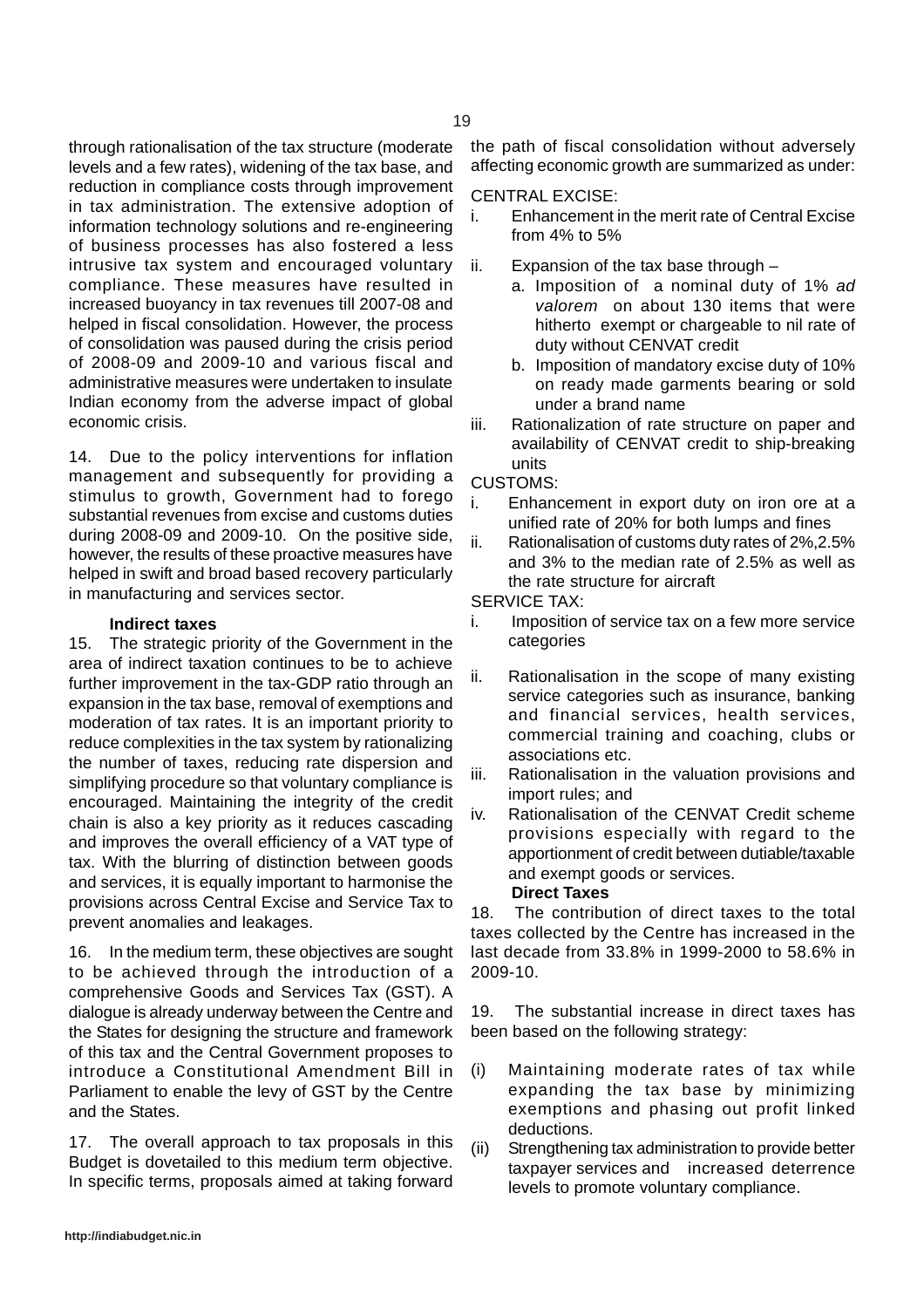(iii) Re-engineering the business processes in the Income-tax Department through extensive use of information technology, viz., electronic reporting of tax collections, e-filing of returns, issue of refunds through ECS and refund bankers, computer assisted selection of returns for scrutiny, electronic reporting of foreign remittances liable to tax, online reporting and emailing of tax deduction at source details to taxpayers, etc.

20. The Union Budget for 2010-11 announced that after concluding wide-ranging discussions with stakeholders, the Government would implement the Direct Taxes Code from April 1, 2011. The Government has subsequently introduced the Direct Taxes Code Bill, 2010 (DTC) in Parliament in August, 2010. The DTC consolidates and integrates all direct tax laws, simplifies the language by using direct, active speech, indicates stability in direct tax rates by proposing the rates of taxes in a Schedule to the Code, strengthens taxation provisions for international transactions, further moderates the tax rates, minimizes exemptions and deductions to widen the tax base, and replaces profit linked deductions with investment linked deductions for priority areas. In order to help tax payers, tax practitioners as well as tax administrators to adjust to the new provisions and procedures, the legislation is proposed to be effective from April 1, 2012. It is currently being examined in Parliament by the Standing Committee on Finance.

21. The major policy proposals in the Union Budget 2011-12 intended to consolidate past achievements and align with the DTC provisions are:

- (i) Enhancing the exemption limit of Personal Income Tax (PIT) for the general category of individual taxpayers. This will reduce the tax liability of a majority of individual taxpayers.
- (ii) Reducing the surcharge on Corporate Income Tax (CIT) in the case of domestic companies from 7.5 per cent to 5 per cent.This reduces the overall rate (inclusive of surcharge and cess) from 33.2 per cent to 32.4 per cent. In the case of foreign companies, the surcharge has been reduced from 2.5 per cent to 2 per cent.
- (iii) Increasing the rate of Minimum Alternate Tax (MAT) on companies from 18 per cent to 18.5 per cent. This will keep the effective rate of MAT (inclusive of surcharge and cess) at the same level.
- (iv) Levying Minimum Alternative Tax (MAT) in case of SEZ developers and units located in SEZ. Dividend Distribution Tax (DDT) is also proposed to be levied in the case of SEZ developers.

(v) Proposing an Alternate Minimum Tax (AMT) on Limited Liability Partnerships (LLPs) to preserve the tax base vis-à-vis profit-linked deductions.

22. A number of administrative initiatives are also proposed to reduce the compliance burden and promote voluntary compliance. Some of these are detailed below.

- (i) A category of salaried taxpayers, who will not be required to file returns of income, will be notified.
- (ii) A new simplified return form for taxpayers who fall within the scope of presumptive taxation (businesses with turnover less than Rs.60 lakhs) will be introduced.
- (iii) Three more Benches of Settlement Commission will be set up to fast track the resolution of tax disputes.
- (iv) The tax effect limits of tax disputes which the Government will not litigate in higher courts have been raised.
- (v) The administrative as well as legislative framework for exchange of information with other countries is being strengthened.

The information technology initiatives are as follows:

- (i) The Centralised Processing Centre (CPC) at Bengaluru is now processing 1.5 lakh returns per day. Two new CPCs at Manesar and Pune will be functional by May, 2011. Another CPC will be set up at Kolkata in 2011-12.
- (ii) Three taxpayer help centres called Aayakar Seva Kendras (ASKs) are already functional. Eight ASKs will begin operations in 2010-11 while fifty more will be set up in 2011-12.
- (iii) A web based facility which will provide direct, stand alone interface for taxpayers to report and track refunds and credit for prepaid taxes will be set up in 2011-12.

# **Contingent and other Liabilities**

23. The FRBM Act mandates the Central Government to specify the annual target for assuming contingent liabilities in the form of guarantees. Accordingly the FRBM Rules prescribe a cap of 0.5 per cent of GDP in any financial year on the quantum of guarantees that the Central Government can assume in the particular financial year. The Central Government extends guarantees primarily on loans from multilateral/bilateral agencies, bond issues and other loans raised by various Public Sector Undertakings/Public Sector Financial Institutions.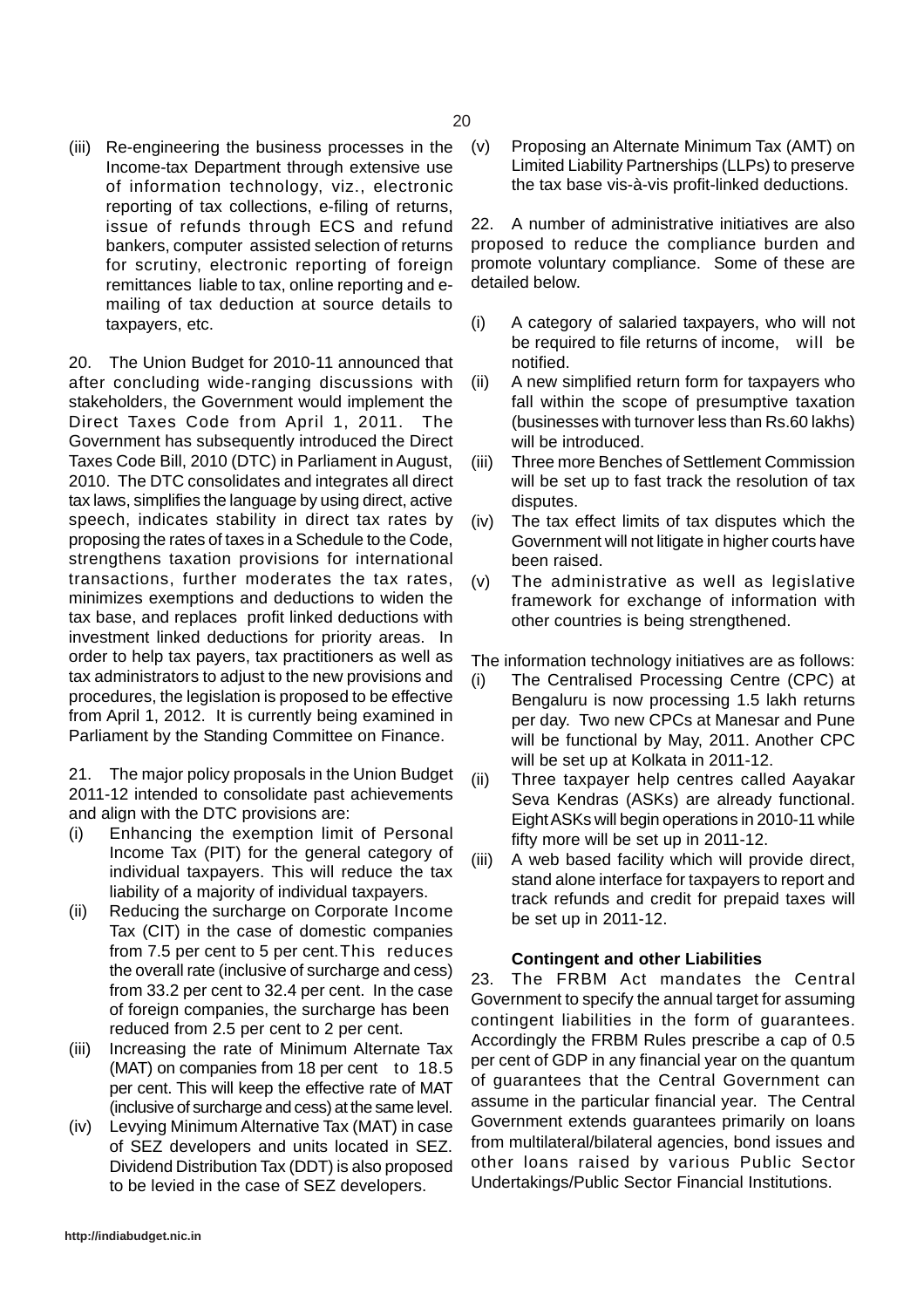24. In furtherance to better management of contingent liabilities, government guarantee policy has been framed and released during 2010-11. It enumerates various principles which need to be followed before new contingent liabilities in the form of sovereign guarantees are undertaken. These principles inter alia include assessment of risk and probability of devolvement, institutional limits on guarantees for limiting exposure towards select sectors and requirement of guarantee vis a vis other forms of budgetary support or comfort. Additional measures to further streamline the process of assuming risk could include charging of risk based premia, disincentive for wilful default, only part sharing of risk by the government and insisting on guaranteed debt cost to be near the bench marked government securities rate.

25. The stock of contingent liabilities in the form of guarantees given by the government has increased in absolute terms from Rs.1,07,957 crore at the beginning of the FRBM Act regime in 2004-05 to  $\overline{5}1,37,460$  crore at the end of 2009-10. However, as a percentage of GDP, it has reduced from 3.3 per cent in 2004-05 to 2.1 per cent in 2009-10. The disclosure statement on outstanding Guarantees as prescribed in the FRBM Rules, 2004 is appended in the Receipts Budget as Annex 5 (iii).

26 During the year 2009-10, gross addition in guarantees was Rs.37,102 crore amounting to 0.6 per cent of GDP. However, net addition in guarantees during 2009-10 was Rs.24,126 crore amounting to 0.4 per cent of GDP. The assumption of contingent liability in the form of guarantee for 2009-10 was higher than the target of 0.5 per cent of GDP set under the FRBM Rules. This deviation has been necessitated in the larger interest of re-invigorating the economy in the background of the economic slowdown, to stimulate demand and increase investment in infrastructure sector projects with assistance from multilateral agencies. In the medium term while this may not have a potential budgetary impact, the additional investment will help restore the economy to its higher growth path and contribute to higher revenue buoyancy.

### **Government Borrowings, Lending and Investments**

27. Finance Minister in his Budget Speech for 2010- 11 has indicated his intention to bring out a status paper giving detailed analysis of the government's debt situation and a road map for curtailing the overall public debt. Accordingly, in November 2010, a paper "Government Debt – Status and Road Ahead" has been brought out with detailed analysis of status of Central Government debt. At the same time it also charts out a well calibrated roadmap for reduction in the overall debt as percentage of GDP for the general government during the period 2010-11 to 2014-15.

28. The Government policy towards borrowings to finance its deficit continues to remain anchored on the following principles, namely (i) greater reliance on domestic borrowings over external debt, (ii) preference for market borrowings over instruments carrying administered interest rates, (iii) consolidation of the debt portfolio and (iv) development of a deep and wide market for Government securities to improve liquidity in secondary market.

29. The overall objective of the Government debt management policy is to meet Central Government's financing need at the lowest possible long term borrowing costs and also to keep the total debt within sustainable levels. Additionally, it aims at supporting development of a well functioning and vibrant domestic bond market.

30. During 2010-11, market borrowings of the government through dated securities have remained within the estimated requirement in BE 2010-11. Gross and net market borrowings (dated securities) of the Central Government were estimated at  $\bar{z}$ 4,57,143 crore and  $\overline{3}3,45,010$  crore in BE 2010-11. During the current financial year (upto 27<sup>th</sup> February, 2011), gross and net market borrowings through dated securities amounted to ₹4,37,000 crore and ₹3,25,414 crore respectively as compared to Rs.4,18,000 crore and  $\overline{\mathfrak{e}}3,65,411$  crore respectively during the previous financial year. Including the de-sequestered amount from MSS, the gross and net market borrowings during the previous year for the same period amounted to ₹4,46,000 crore and ₹3,93,411 crore respectively.

31. The weighted average maturity of dated securities issued during 2010-11 (upto 27<sup>th</sup> February, 2011) at 11.62 years was higher than 11.16 years in the corresponding period of 2009-10. Reflecting tightening of yields as also upward sloping yield curve, the weighted average yield of issuance during the same period was higher at 7.9 per cent during 2010- 11 compared to 7.2 per cent in 2009-10.

32. The debt financing strategy for 2011-12 has been formulated after factoring in the comfortable cash position of the government in the current financial year as well as the existing inflationary expectations in the economy. Along with other components of financing, fiscal deficit of  $\bar{z}4,12,817$  crore is proposed to be financed to the extent of  $\bar{z}3,43,000$  crore (amounting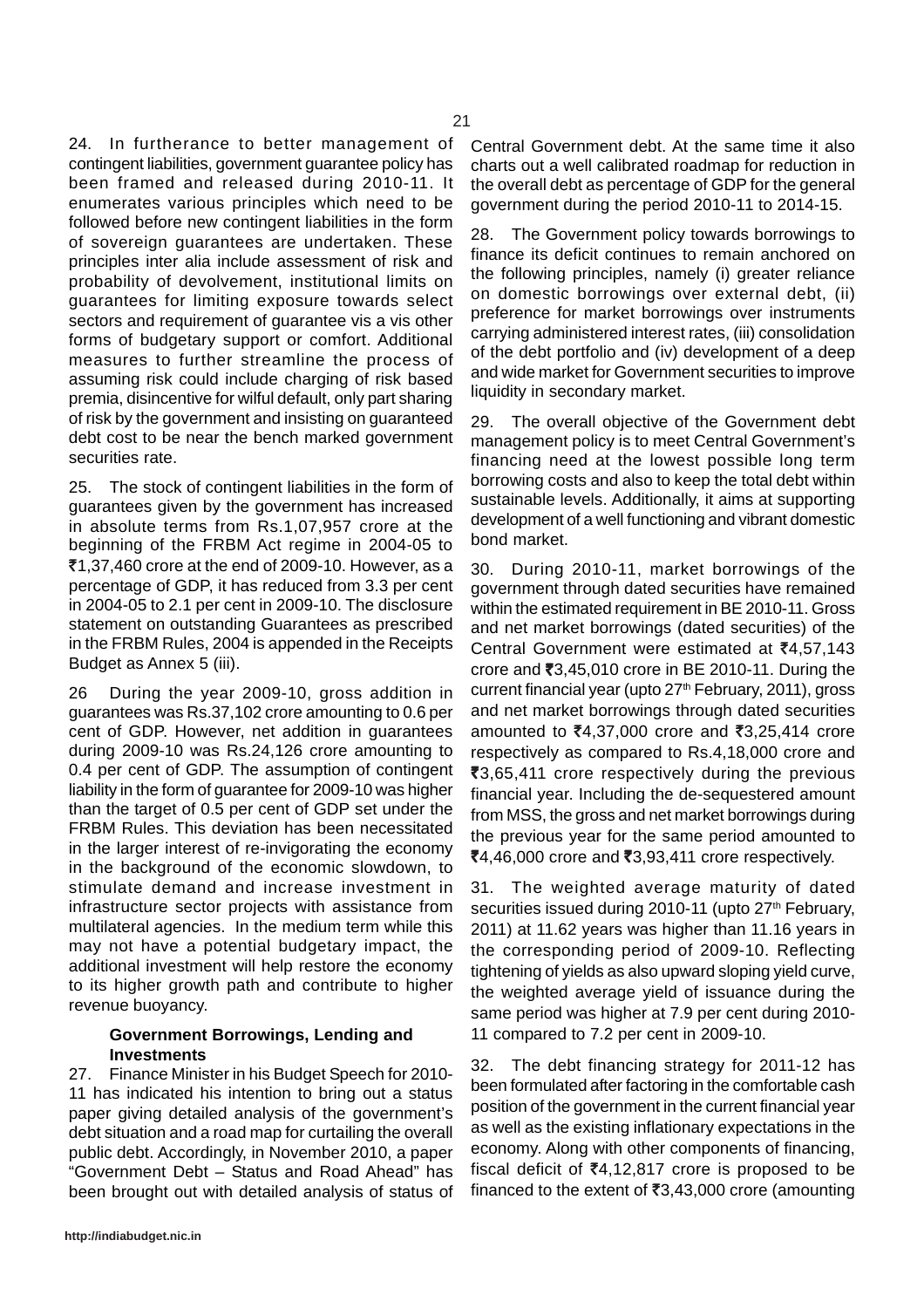to 83 per cent of deficit) through issuance of dated securities, ₹24,182 crore (5.9 per cent of deficit) through securities issued against NSSF, ₹15,000 crore through Treasury Bills (3.6 per cent of deficit),  $\bar{\tau}$ 14,500 crore (3.5 per cent of deficit) of external debt and `20,000 crore (4.8 per cent of deficit) through cashdraw down from the built up estimated in the current financial year.

33. The outstanding balance under Market Stabilization Scheme (MSS) on 1<sup>st</sup> April, 2010 was ₹2,737 crore. There is no balance estimated at the end of financial year 2010-11. Net accretion in MSS to the tune of  $\overline{5}20.000$  crore is estimated for BE 2011-12.

34. The shift in policy on the uses of disinvestment proceeds from Central PSUs received under the National Investment Fund (NIF) will continue for the year 2011-12. The disinvestment proceeds received during 2011-12 have been reckoned as resources for the purpose of financing the social sector programmes which are creating capital assets. However, the income from investments made from proceeds received upto 2008-09 under NIF would continue to be used to finance social infrastructure and provide capital to viable public sector enterprises without depleting the corpus of NIF.

35. Middle office has started bringing out various reports and information with respect to public debt. The debt issuance calendar along with selection of instruments for issuance is now being done in consultation with Middle Office and RBI. In due course it will transit into the proposed Debt Management Office.

# **Initiatives in Public Expenditure Management**

36. The focus on outcomes has got institutionalized with the practice of select departments being mandated to come up with their "Result Framework (RF) Document". This puts emphasis on tracking on measurable outcomes in the form of Key Performance Indicators (KPIs). Result Frameworks are so drawn up that quarterly monitoring becomes possible. During the year, the RF as well as the achievements against the KPIs are being reviewed by a Committee on Government Performance and the report of such review are being submitted to the Prime Minister through the concerned Minister for further action as deemed necessary. At the end of the year, all Ministries/Departments covered under the RF system

37. Initiatives have also been taken to evenly pace the plan expenditure during the year and also to avoid rush of expenditure at the year end. The practice of restricting the expenditure in the month of March to 15 per cent of budget allocation within the fourth quarter ceiling of 33 per cent is being enforced. The quarterly exchequer control based cash and expenditure management system which inter alia involves preparing a Monthly Expenditure Plan (MEP) continues to be followed in select Demands for Grants. The emphasis is on right pacing plan expenditure by ensuring adequate resources for execution of budgeted schemes.

38. Central Plan Scheme Monitoring System (CPSMS) is an initiative towards establishing a suitable on-line management information and decision support system. This MIS tracks devolution of funds as well as their utilization through all tiers of implementing agencies and in some cases upto the end beneficiaries. The real time availability of information on status of fund utilization and balances in respective bank accounts will enable better cash management system with timely release of adequate funds and avoidance of parking of funds without actual requirement. While ensuring reduced cost of carrying borrowed fund, it will also bring in accountability as people can access information about a particular scheme in their respective areas.

### **C. POLICY EVALUATION**

39. Fiscal performance along with growth in economy during 2010-11 has been better than the budget estimates presented in February 2010. While fiscal deficit is estimated to decline from 5.5 per cent of GDP in BE 2010-11 to 5.1 per cent in RE 2010-11, the growth in Indian economy is estimated at 8.6 per cent against 8.5 per cent estimated in Budget 2010-11. The growth in 2010-11 has to be seen on top of 8 per cent growth in 2009-10 as per CSO's latest estimates. Better than estimated performance during 2010-11 has reinforced the belief in the strategy adopted for fiscal consolidation with calibrated exit from expansionary measures. However, the pressure on inflation front has to be dealt with in focused manner.

40. The process of fiscal consolidation which resumed in 2010-11 will be continued during 2011-12 after the deviations experienced during 2008-09 and 2009-10. Though the tax revenue base has not yet